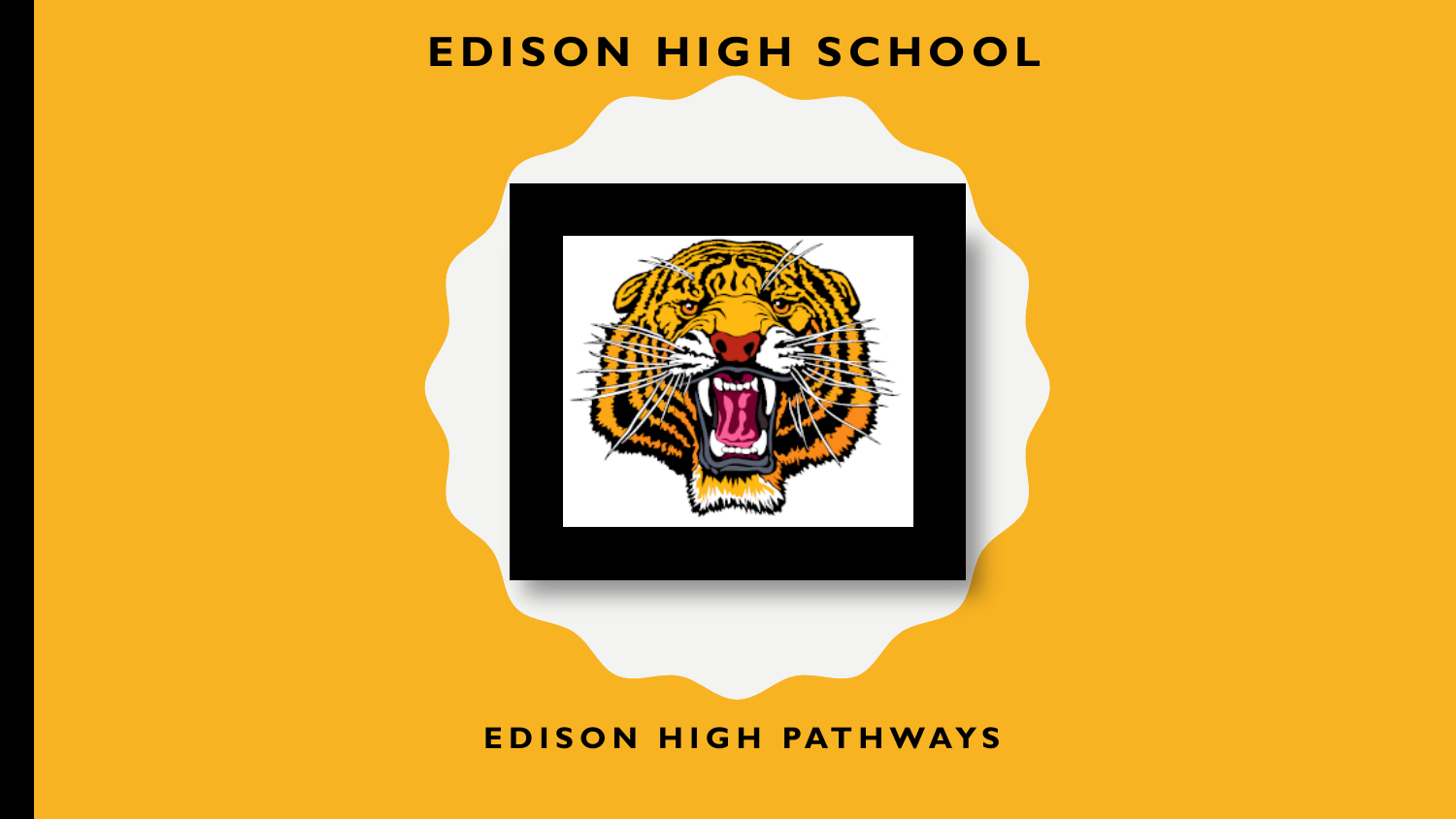#### EDISON STEM PROGRAMS

- All pathways are STEM (Science, Technology, Engineering, Mathematics)
- 4 Pathways
	- Biomedical Science and Technology
	- Engineering Design and Development
	- Computer Science
	- Green Energy and Technology Academy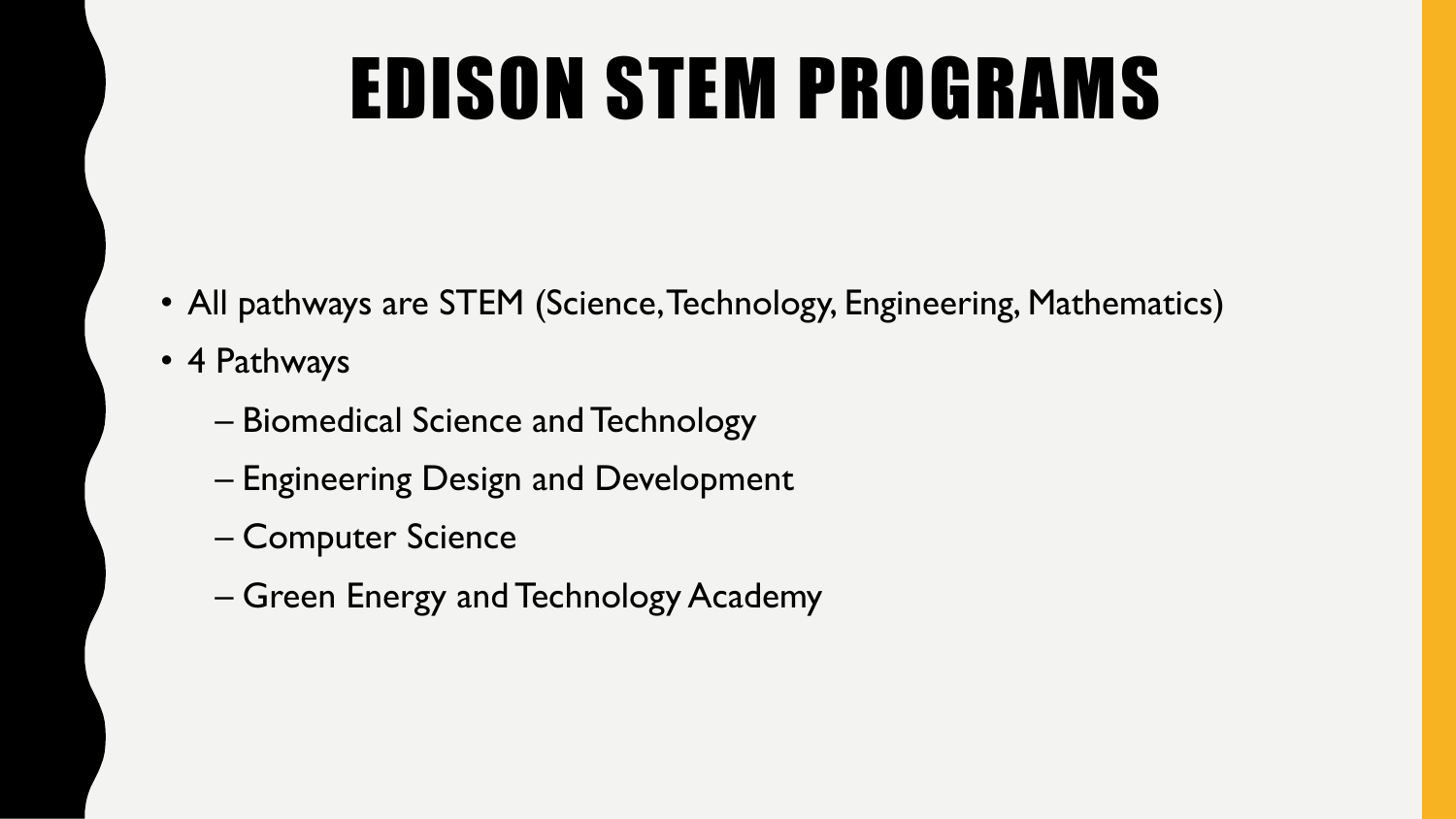## PATHWAY PROGRAM

- Pathway courses are series of linked electives taught over four years
- Pathway electives are organized around an industry theme and introduce the student to the many facets of work in that industry
- Pathway courses are in addition to the core courses (not supplanting them) including AP opportunities
- Pathway classes are designed to be rigorous and provide project based learning opportunities
- Pathway students course of study is designed to meet (and exceed in some cases) requirements for college admission
- PLTW (Project Lead the Way) provides curriculum for many of pathway classes and is a nationally recognized curriculum that is well known and respected amongst college admissions officers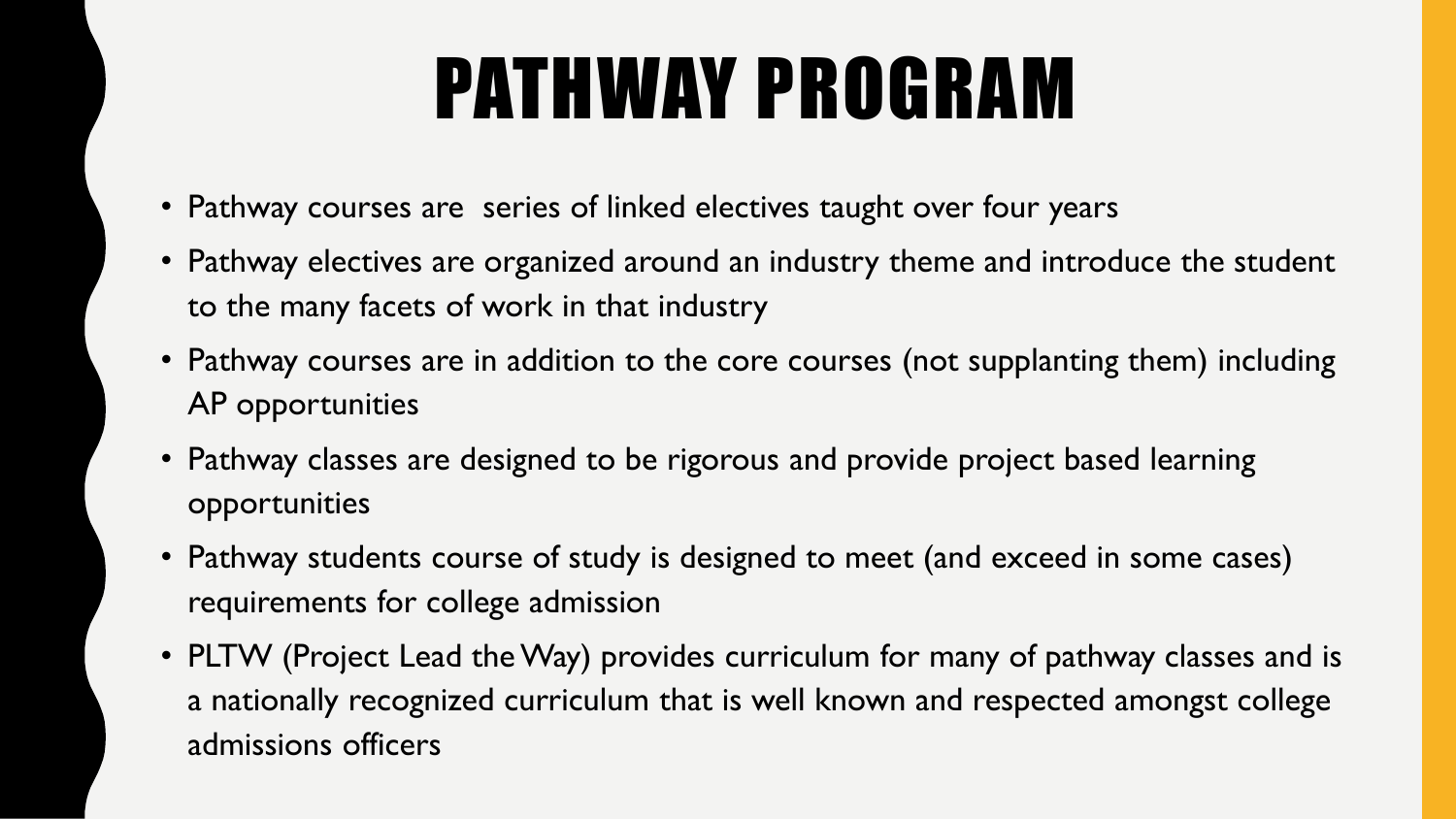# PATHWAYS COMMITMENTS

- Improve our Community Through Mentoring, Education, and Leadership
- Embrace & Practice Innovative Thinking & Entrepreneurship
- Partake in Four Years of Rigorous Science & Math Courses
- Have a Clearly Articulated Plan for Success after High School
- Provide opportunities to engage in industry specific projects to better help students understand their own career goals
- Provide Opportunities to hear from professionals in the field, take trips to see industry in action, visit colleges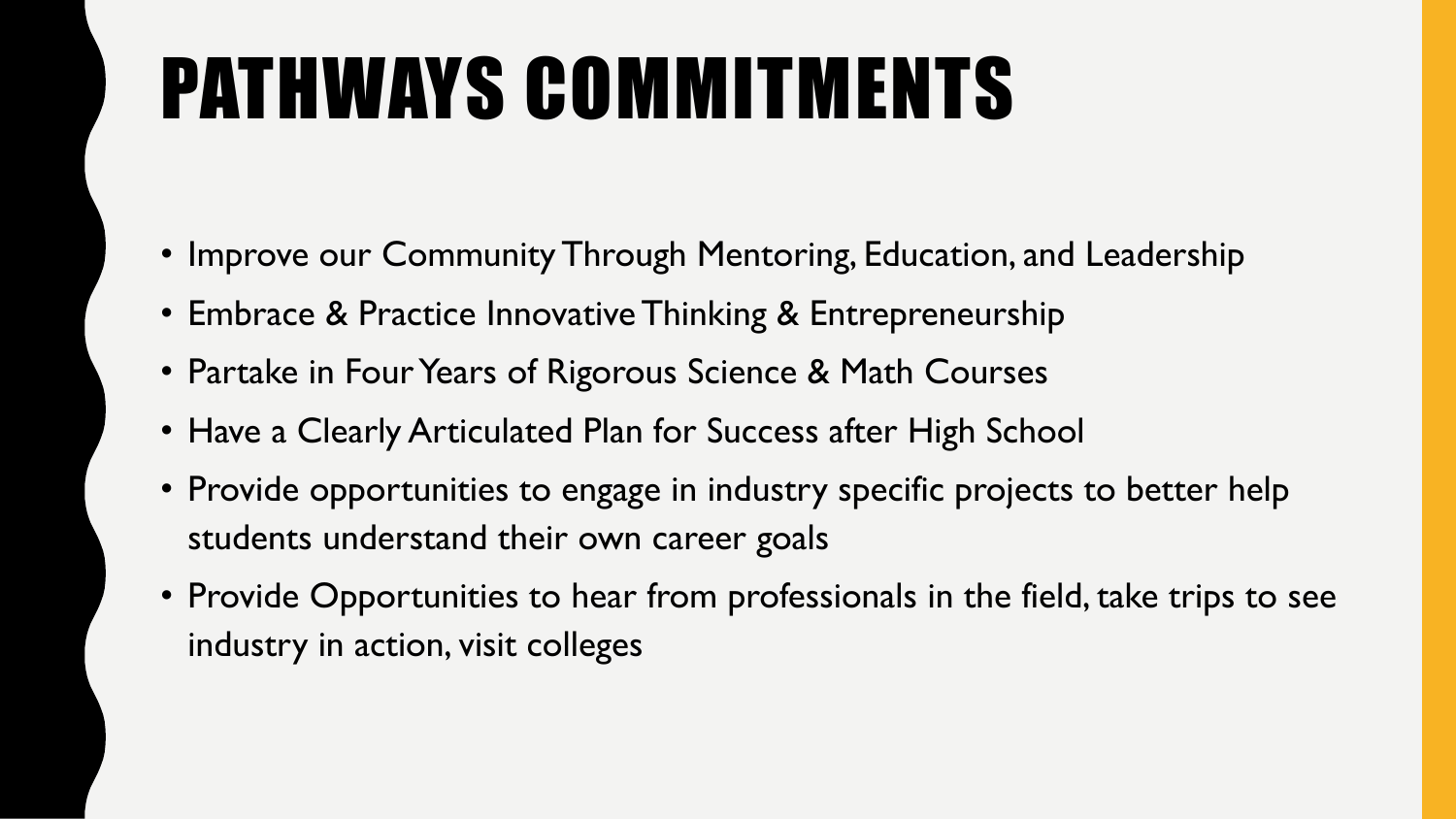#### BIOMEDICAL SCIENCE & TECHNOLOGY PATHWAY\*

The Biomedical Science and Technology pathway allow students to:

- Investigate the roles of biomedical professionals
- Study the concepts of human medicine and public health
- Examine the structure and interactions of human body systems
- Explore the prevention, diagnosis, and treatment of disease
- Work collaboratively to understand and design solutions to the most pressing health challenges of today and the future

*\* This is a Linked Learning Pathway*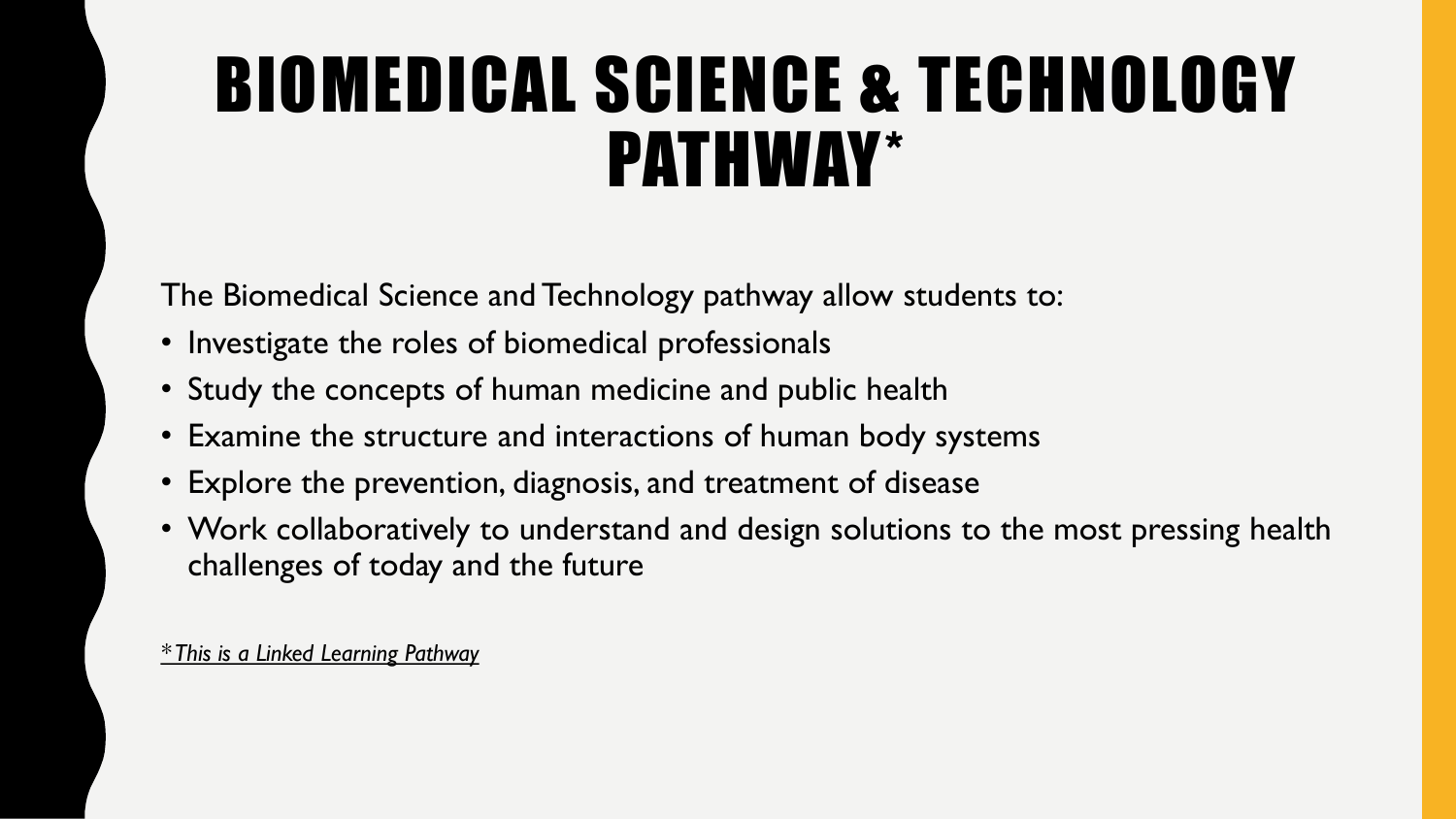#### BIOMEDICAL SCIENCE & TECHNOLOGY PATHWAY

|                             | 9th Grade                   | 10th Grade                                                    | II <sup>th</sup> Grade                               | 12th Grade                                                                                          |
|-----------------------------|-----------------------------|---------------------------------------------------------------|------------------------------------------------------|-----------------------------------------------------------------------------------------------------|
| <b>BioMed (P)</b>           | <b>Principles of BioMed</b> | Chemistry (P)                                                 | <b>Physics</b>                                       | AP Environmental or<br>Zoology                                                                      |
|                             |                             | <b>Human Body Systems</b>                                     | <b>Medical Interventions</b>                         | <b>BioMedical Innovations</b>                                                                       |
| <b>BioMed (G/H)</b>         | <b>Principles of BioMed</b> | <b>Chemistry Honors</b>                                       | AP Chemistry or<br><b>AP Physics I</b>               | AP Biology or<br>AP Phyics I or C<br><b>AP Environmental</b>                                        |
|                             |                             | <b>Human Body Systems</b>                                     | <b>Medical Interventions</b>                         | <b>BioMedical Innovations</b>                                                                       |
| <b>BioMed Mental Health</b> | <b>Principles of BioMed</b> | <b>Chemistry (Honors or P)</b><br><b>Modern World History</b> | Physics or<br>AP Physics I or<br><b>AP Chemistry</b> | Zoology<br>AP Physics I or C<br><b>AP Biology</b><br><b>AP Chemistry</b><br><b>AP Environmental</b> |
|                             |                             | (Mental Health)                                               | <b>AP Psychology</b>                                 | <b>Abnormal Psychology</b>                                                                          |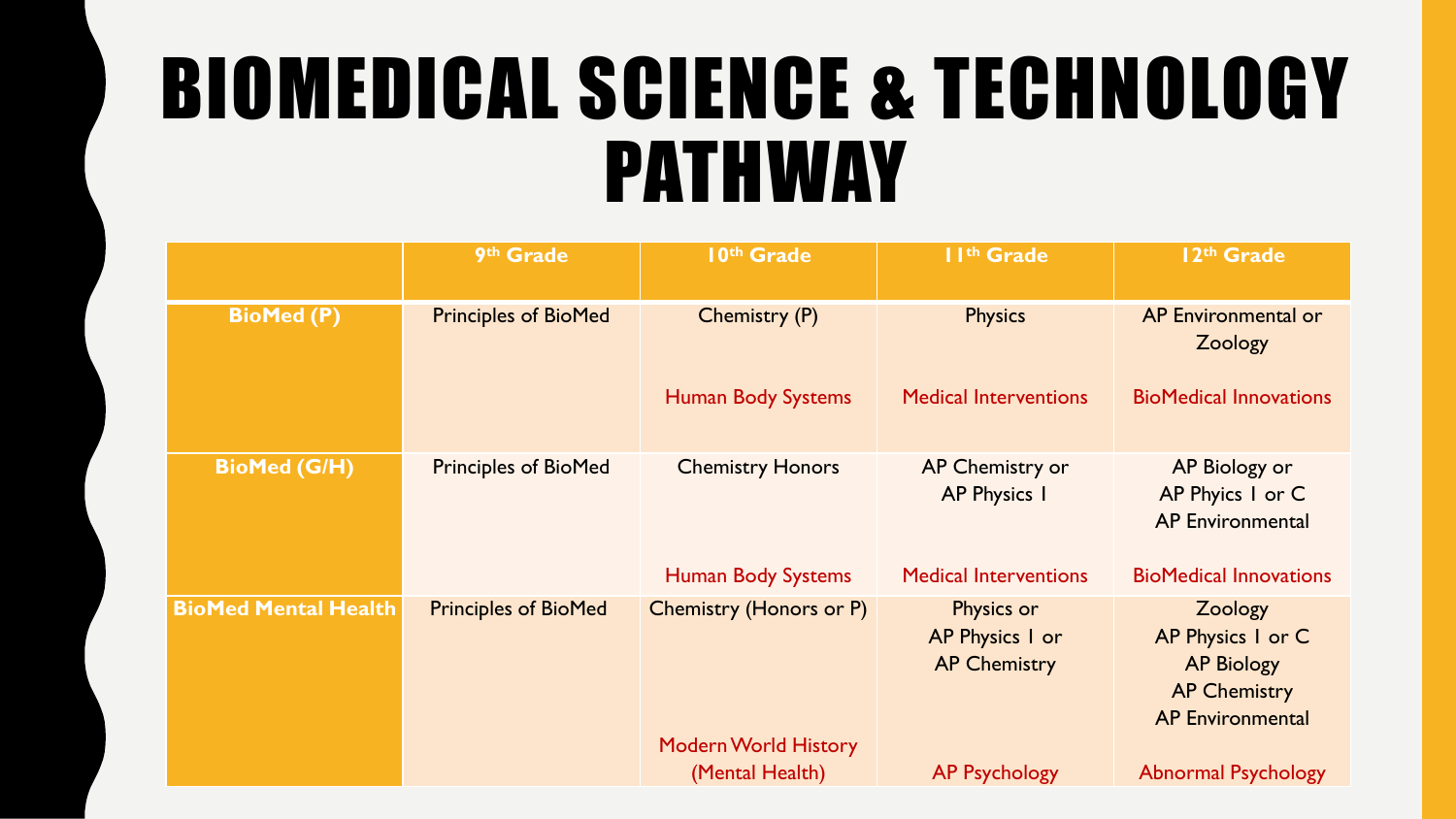#### BIOMEDICAL SCIENCE & TECHNOLOGY PATHWAY

- Participation in a community health projects
- Guest Speakers & opportunities professionals in the health field
- Trips to hospitals, labs, & colleges



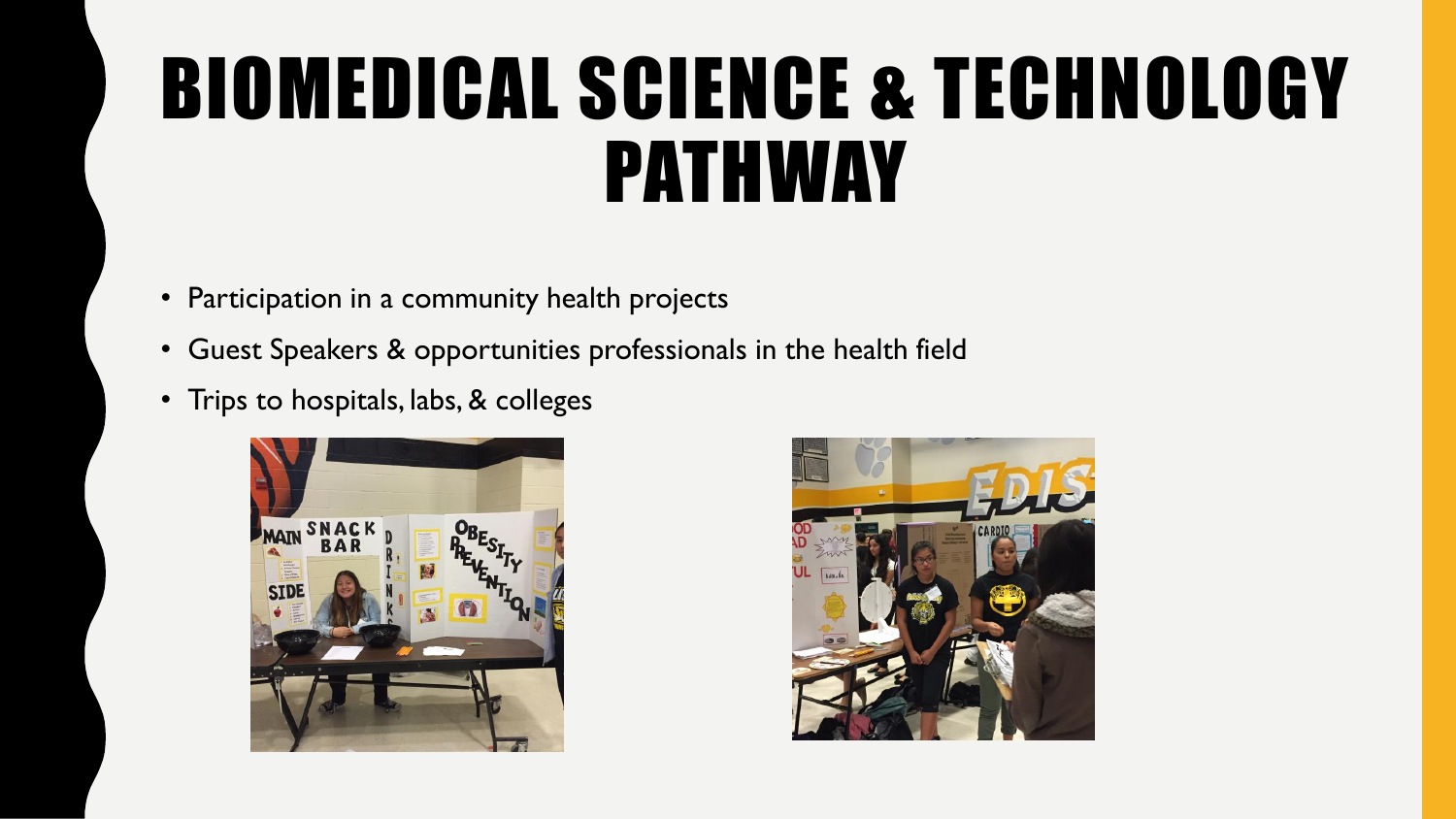#### ENGINEERING DESIGN AND DEVELOPMENT PATHWAY\*

The Engineering Pathway focuses on:

- Teaching students the engineering design, modeling, and practice process
- Exploring all the different types of engineering career emphasis that are available for future study
- Providing students with an opportunity to work with the tools used to manufacture and prototype their designs

*\* This is a Linked Learning Pathway*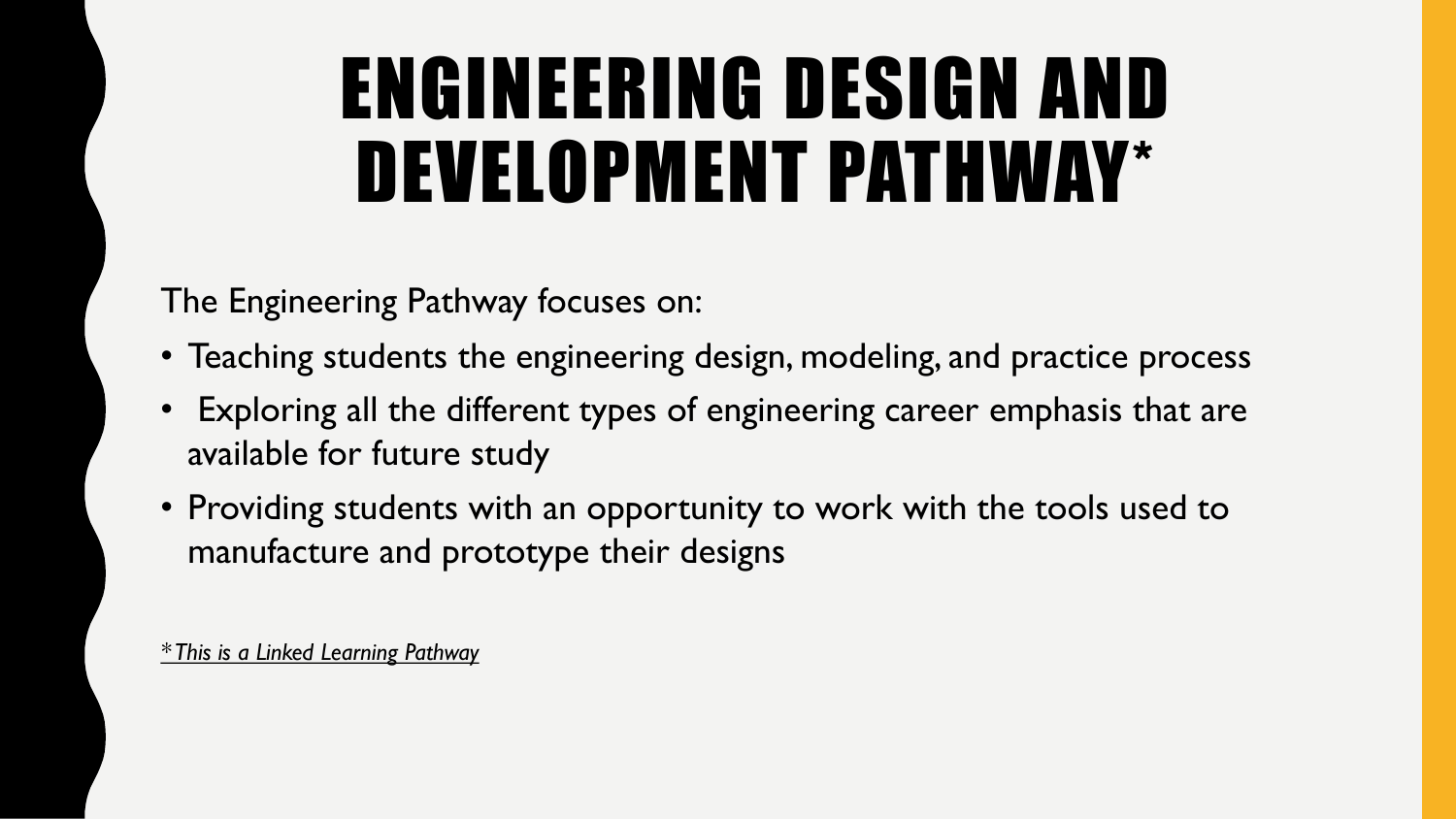#### ENGINEERING DESIGN & DEVELOPMENT PATHWAY

|                             | 9th Grade        | 10th Grade                                 | II <sup>th</sup> Grade                   | 12th Grade                                      |
|-----------------------------|------------------|--------------------------------------------|------------------------------------------|-------------------------------------------------|
| <b>Engineering (P)</b>      | Biology (P)      | Physics (P)                                | Chemistry (P)                            | AP Physics I or C                               |
|                             | Intro to Design  | <b>Principles of</b><br><b>Engineering</b> | <b>Electronics</b><br><b>Engineering</b> | <b>Engineering</b><br>Research &<br>Development |
| <b>Engineering</b><br>(G/H) | <b>Biology G</b> | Physics (G or API)                         | Chemistry (H)                            | <b>AP Physics C</b>                             |
|                             | Intro to Design  | <b>Principles of</b><br><b>Engineering</b> | <b>Electronics</b><br><b>Engineering</b> | <b>Engineering</b><br>Research &<br>Development |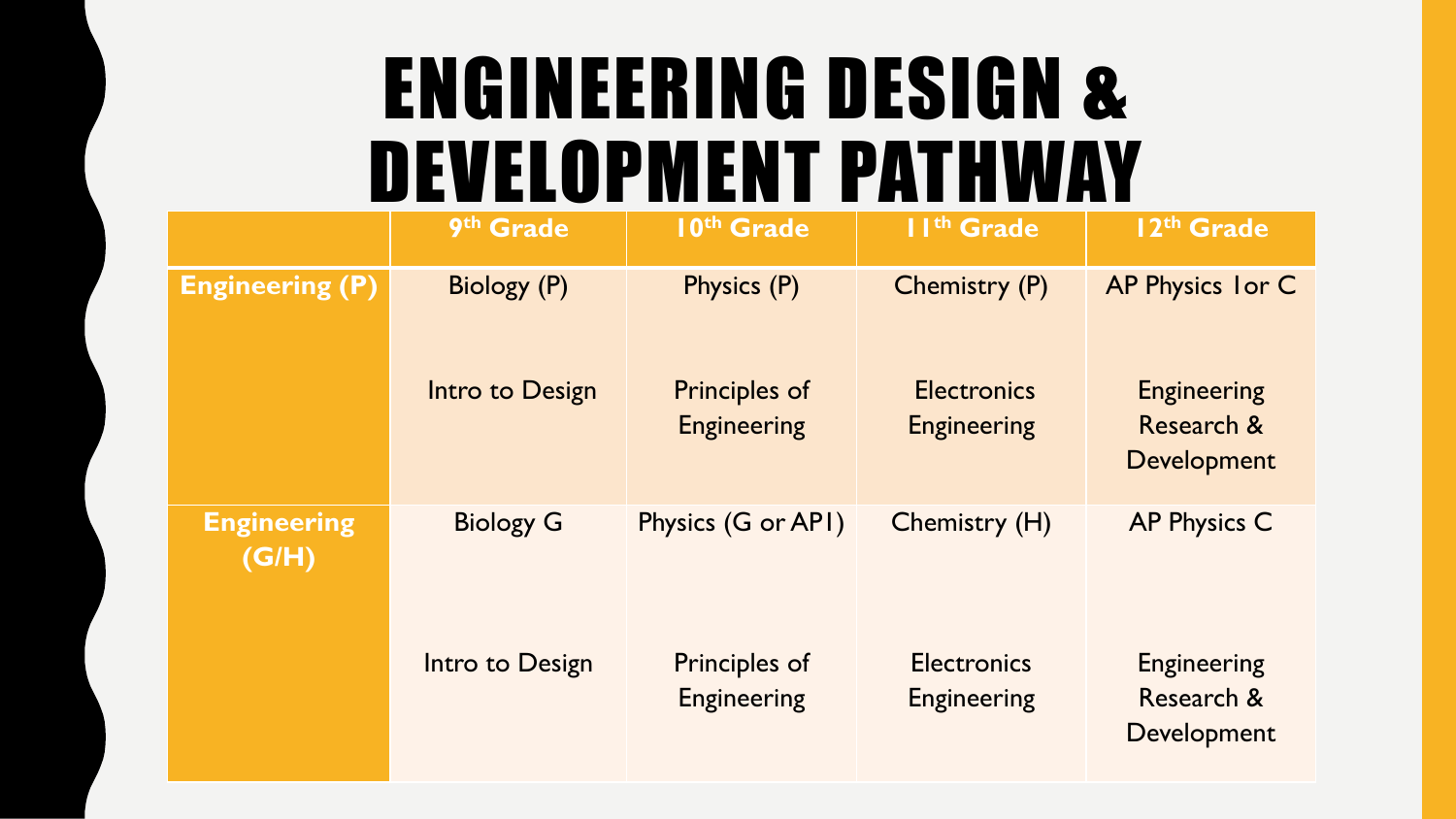#### ENGINEERING DESIGN & DEVELOPMENT **PATHWAY C/0 2019 ONLY!**

|                             | 9th Grade       | 10th Grade                                 | II <sup>th</sup> Grade                   | 12th Grade                                                 |
|-----------------------------|-----------------|--------------------------------------------|------------------------------------------|------------------------------------------------------------|
| <b>Engineering (P)</b>      | Physics (P)     | Biology (P)                                | Chemistry (P)                            | <b>AP Physics I</b>                                        |
|                             | Intro to Design | <b>Principles of</b><br><b>Engineering</b> | <b>Electronics</b><br><b>Engineering</b> | <b>Engineering</b><br><b>Research &amp;</b><br>Development |
| <b>Engineering</b><br>(G/H) | Physics (G)     | Biology (G)                                | Chemistry (H)                            | <b>AP Physics C</b>                                        |
|                             | Intro to Design | Principles of<br><b>Engineering</b>        | <b>Electronics</b><br><b>Engineering</b> | <b>Engineering</b><br>Research &<br>Development            |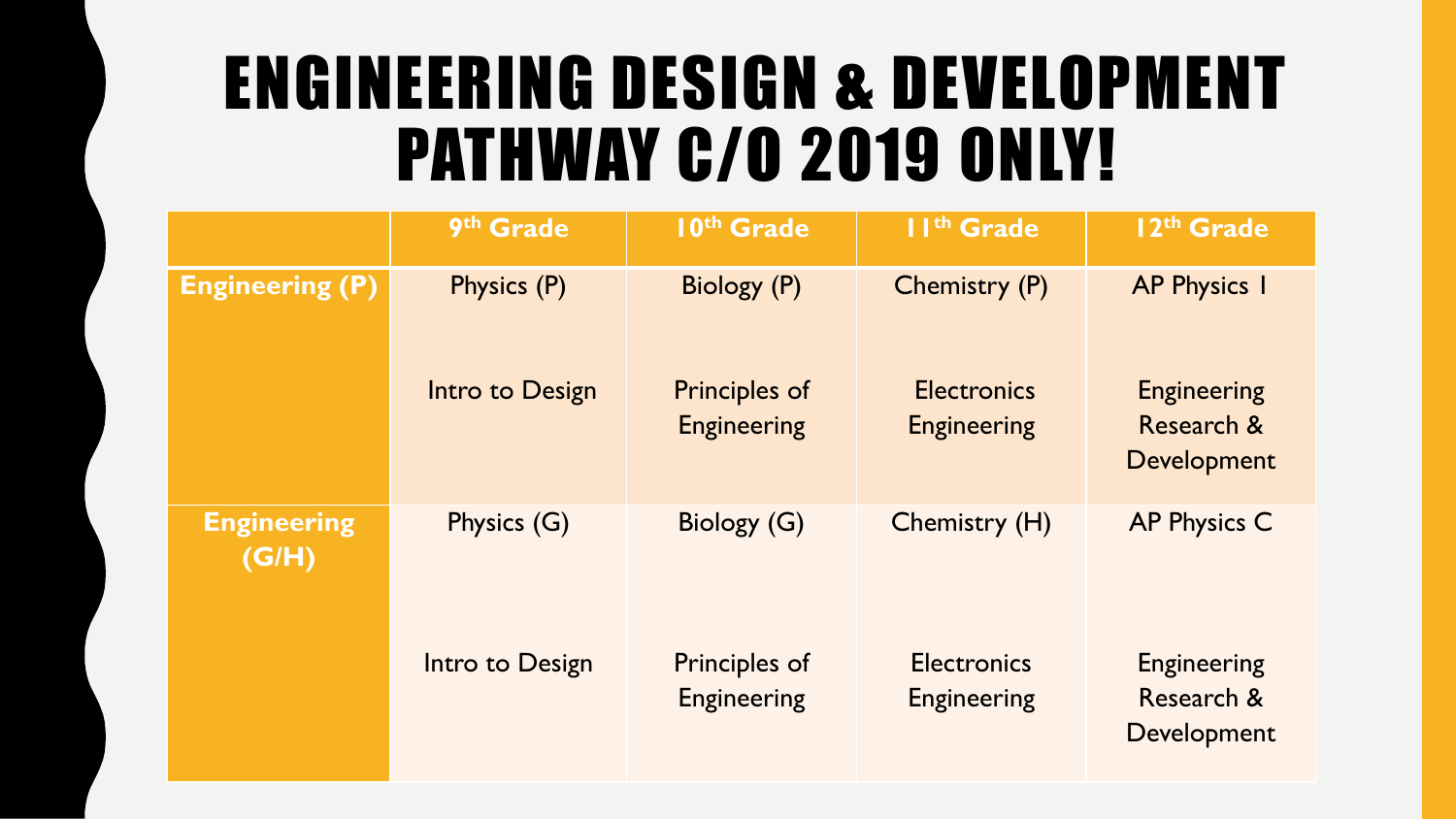#### ENGINEERING DESIGN & DEVELOPEMENT PATHWAY

- Participation in a projects that address issues in the community
- Guest Speakers & opportunities with professional from the field
- Trips to industry, labs, & colleges
- FRC & Vex Robotics Teams
- Manufacturing & Electronics Lab





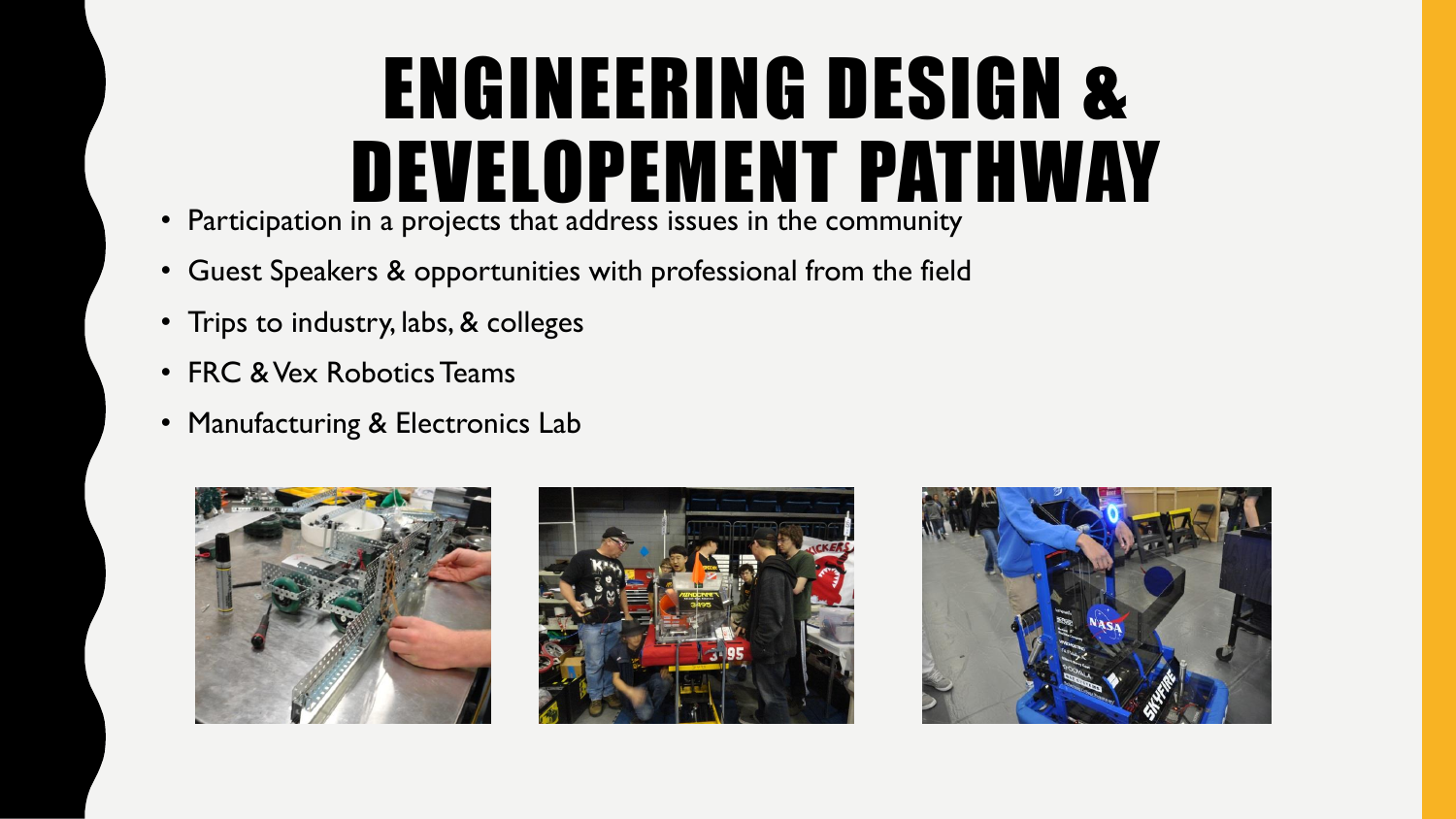#### LINKED LEARNING PATHWAYS ENGINEERING AND BIOMED

| <b>Pathway</b>             | <b>gth</b>                                             | 10 <sup>th</sup>                                                                       | 11th                                                                              |
|----------------------------|--------------------------------------------------------|----------------------------------------------------------------------------------------|-----------------------------------------------------------------------------------|
| <b>Biomedical Sciences</b> | English<br><b>PE</b><br><b>Biomed Science Course</b>   | <b>English</b><br><b>Chemistry</b><br><b>Biomed Science or</b><br><b>World History</b> | English<br><b>US History</b><br><b>Biomed Science or</b><br><b>AP Phsychology</b> |
| <b>Engineering</b>         | English<br><b>Biology</b><br><b>Engineering Course</b> | <b>TBD</b>                                                                             | <b>TBD</b>                                                                        |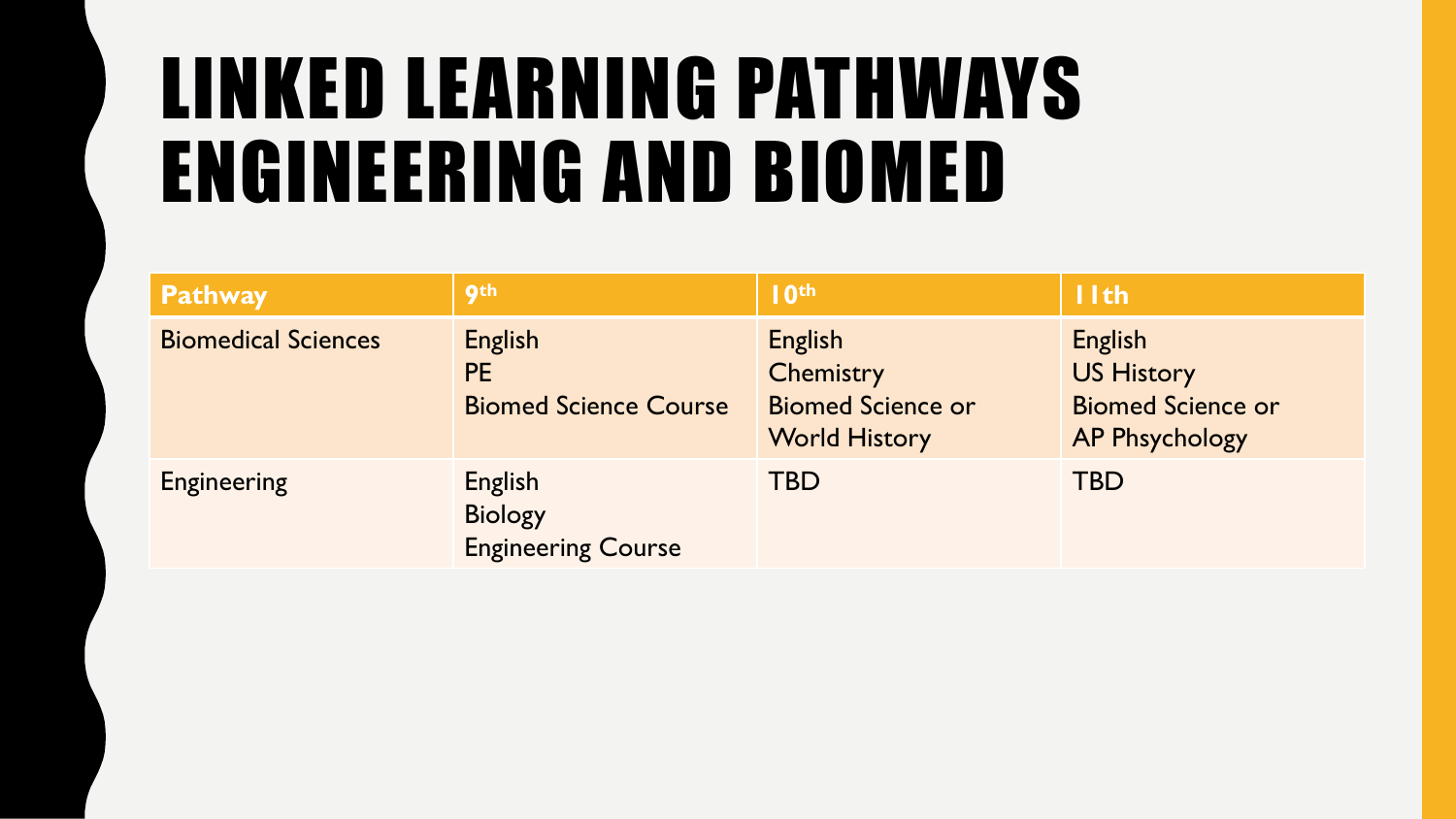#### COMPUTER SCIENCE PROGRAM

The Computer Science Pathway engages students in:

- Exploring the rapidly changing fields of information technologies
- Emphasizing computer programming and software development
- Focusing on building the habits of mind of programmers
- Building a foundational understanding of the logic used in programming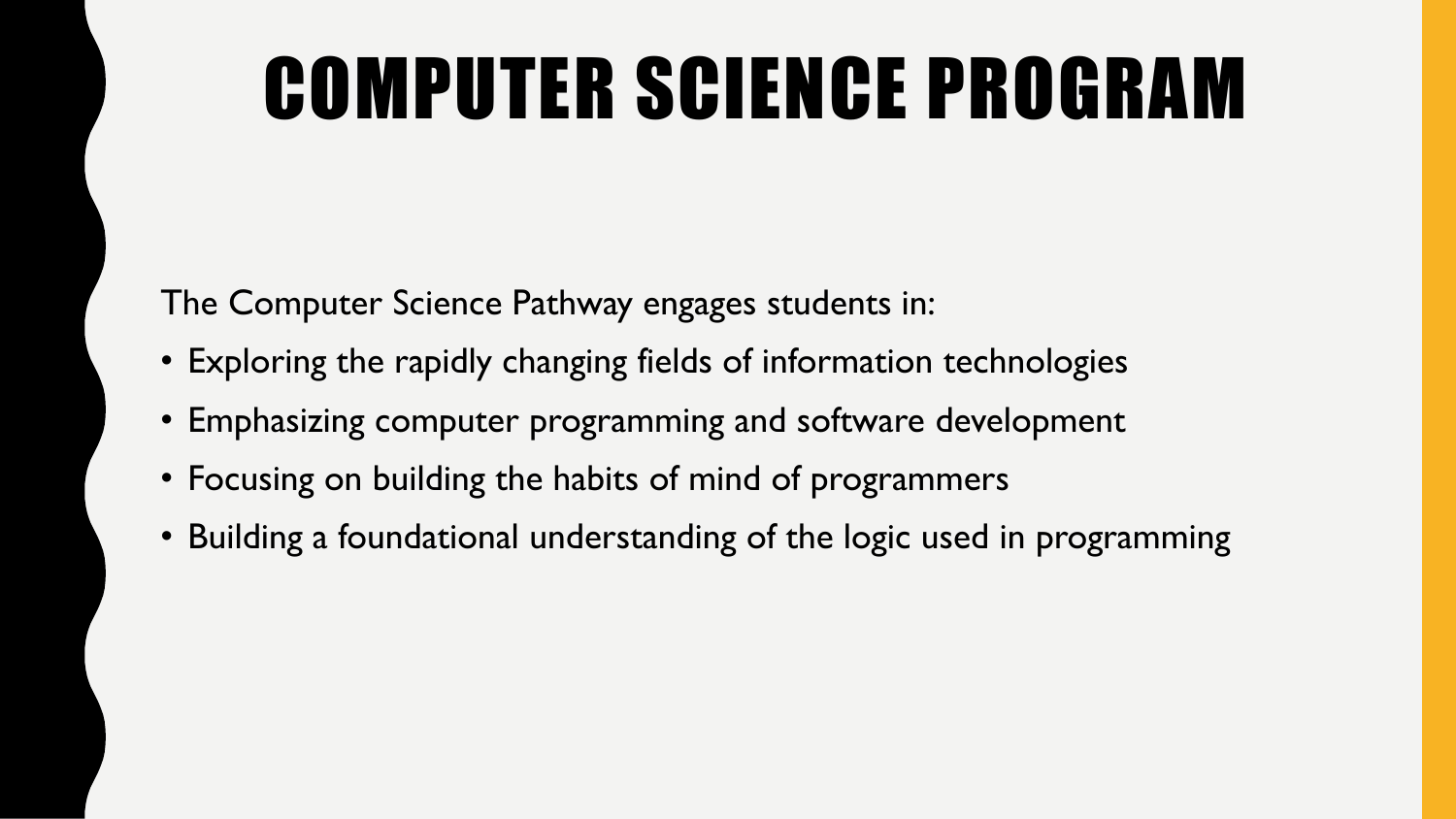#### COMPUTER SCIENCE PROGRAM

|                     | <b>9TH GRADE</b>                                             | <b>10TH GRADE</b>                                                        | <b>I ITH GRADE</b>                          | 12TH GRADE                                                                                                                                         |
|---------------------|--------------------------------------------------------------|--------------------------------------------------------------------------|---------------------------------------------|----------------------------------------------------------------------------------------------------------------------------------------------------|
| <b>College Prep</b> | Biology (P)<br><b>Computer Science</b><br><b>Engineering</b> | <b>Chemistry (P)</b><br><b>AP Computer Science-</b><br><b>Principles</b> | Physics (P)<br><b>AP Computer Science A</b> | Zoology<br><b>Environmental Science</b><br><b>AP Environmental</b><br><b>AP Physics I</b><br><b>Computer Software</b><br>Design and<br>Development |
| <b>Gate/Honors</b>  | Biology (G)                                                  | Chemistry (H)                                                            | <b>AP Physics I</b><br><b>AP Chemistry</b>  | <b>AP Physics I</b><br><b>AP Physics C</b><br><b>AP Chemistry</b><br><b>AP Biology</b><br><b>AP Environmental</b>                                  |
|                     | <b>Computer Science</b><br><b>Engineering</b>                | <b>AP Computer Science-</b><br><b>Principles</b>                         | AP Computer Science A                       | <b>Computer Software</b><br>Design and<br>Development                                                                                              |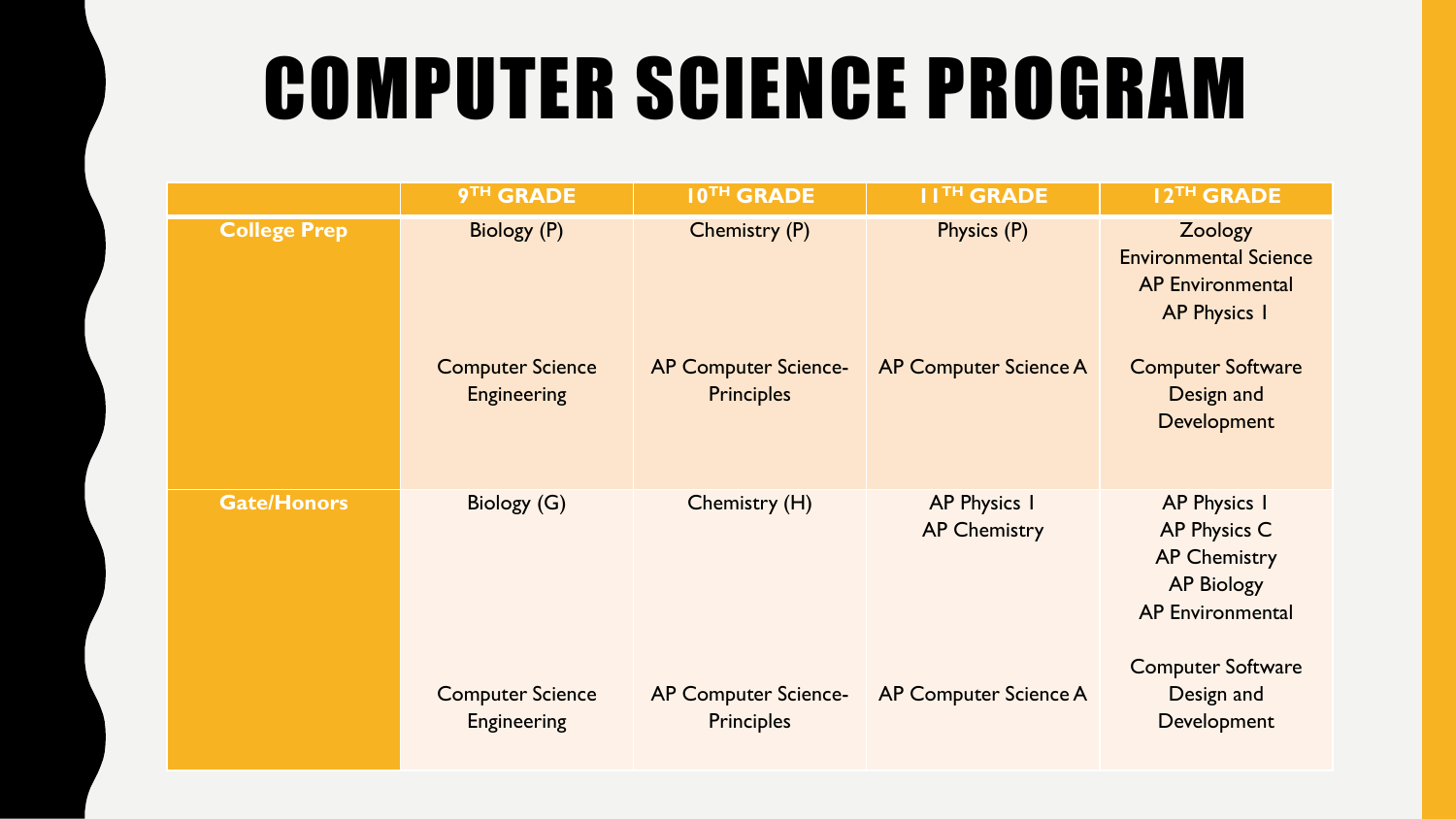#### COMPUTER SCIENCE PROGRAM

- Participation in projects
- Guest Speakers & opportunities with professionals in the industry
- Trips to industry labs, & colleges



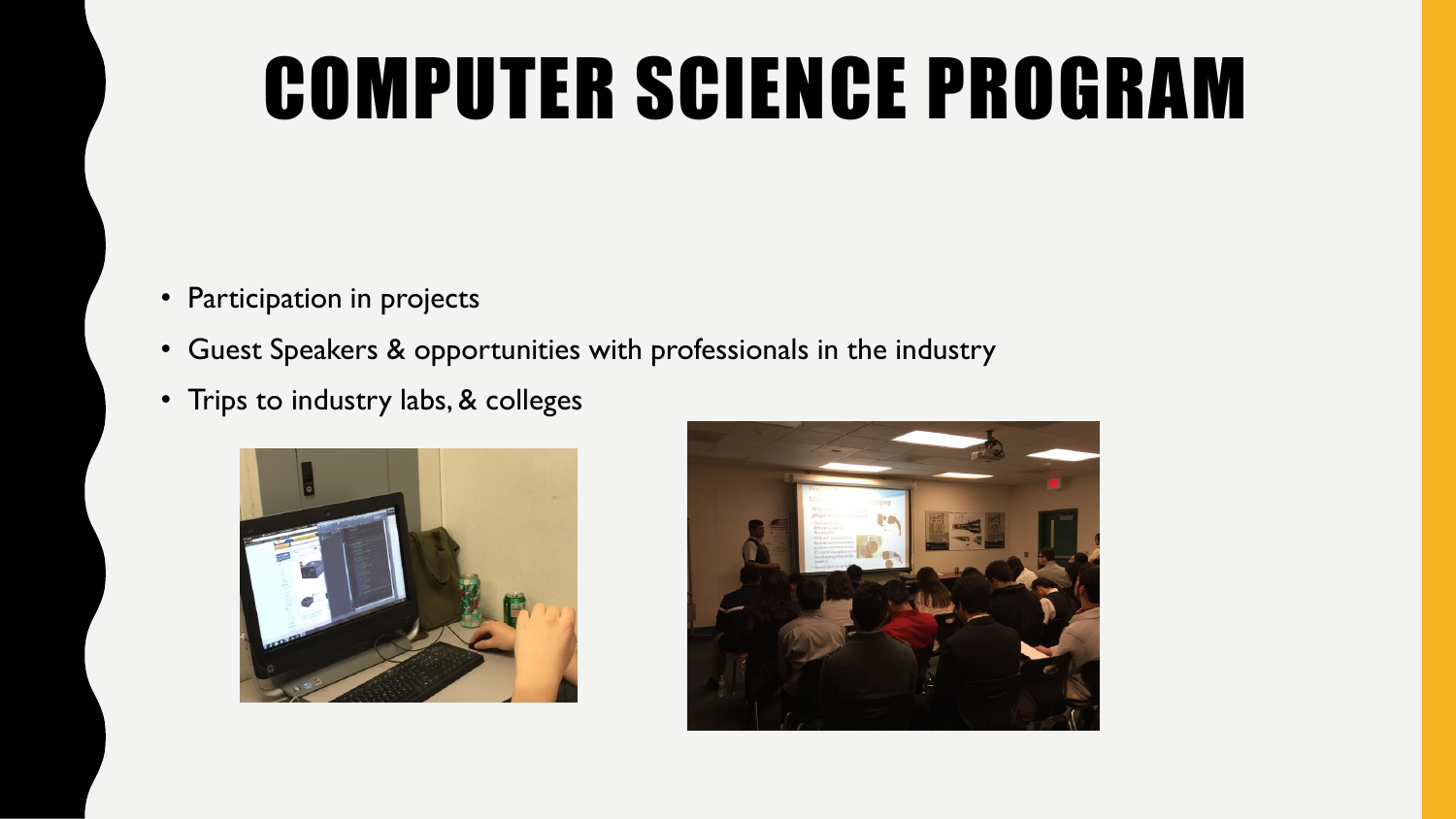#### GREEN ENERGY & TECHNOLOGY ACADEMY

The Green Academy students will:

- Explore the different types of energy with an emphasis placed on green and renewable energy sources
- Use tools and design projects aligned to industry needs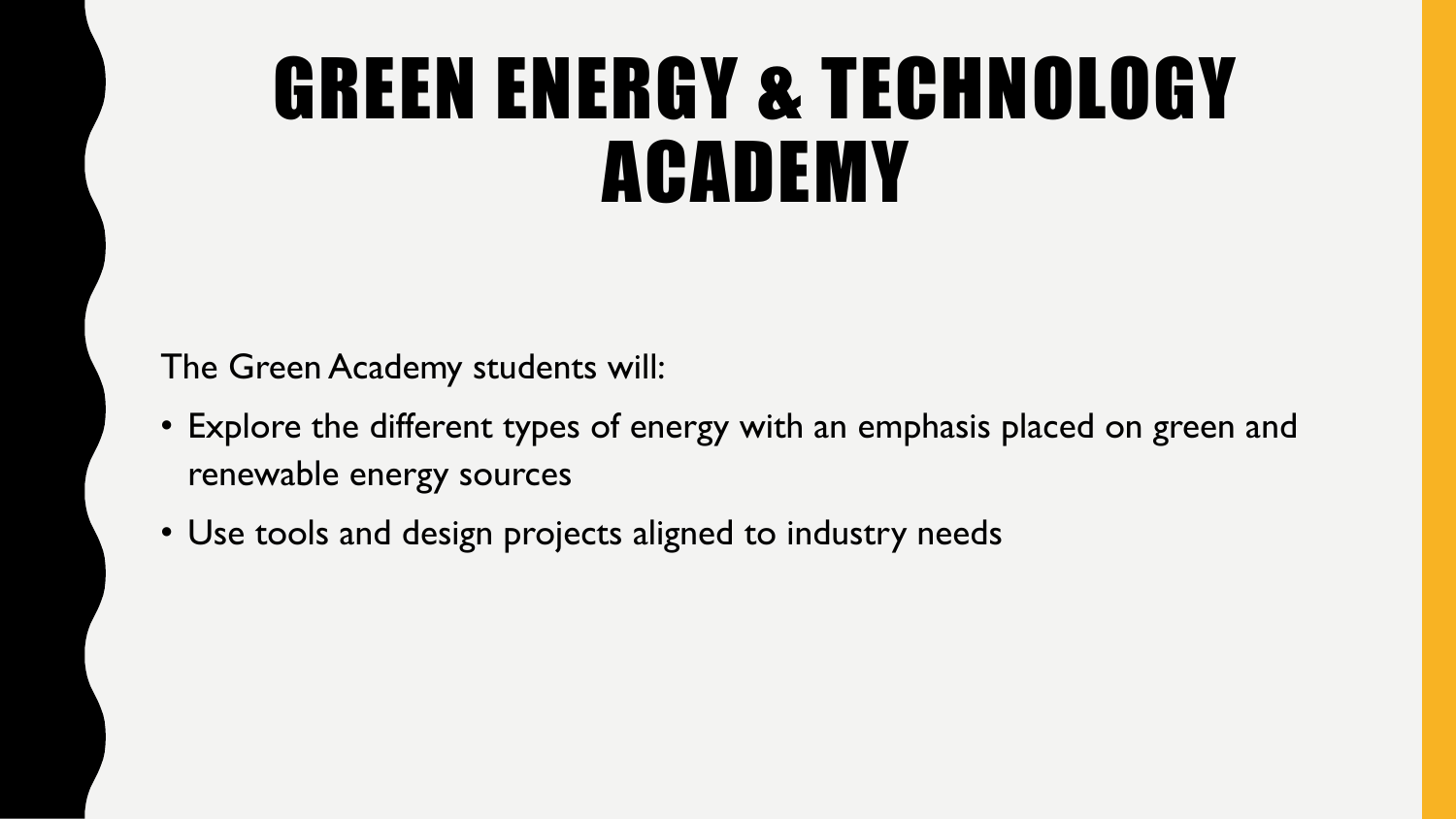#### GREEN ACADEMY

|                      | 9th Grade                                        | 10th Grade      | II <sup>th</sup> Grade                  | 12 <sup>th</sup> Grade         |
|----------------------|--------------------------------------------------|-----------------|-----------------------------------------|--------------------------------|
| <b>Green Academy</b> | <b>Biology</b>                                   | <b>Physics</b>  | Chemistry                               | <b>AP Environmental</b>        |
|                      | <i>*</i> This pathway<br>begins in 10th<br>grade | Intro to Energy | <b>Electrical</b><br><b>Engineering</b> | Advanced<br><b>Electronics</b> |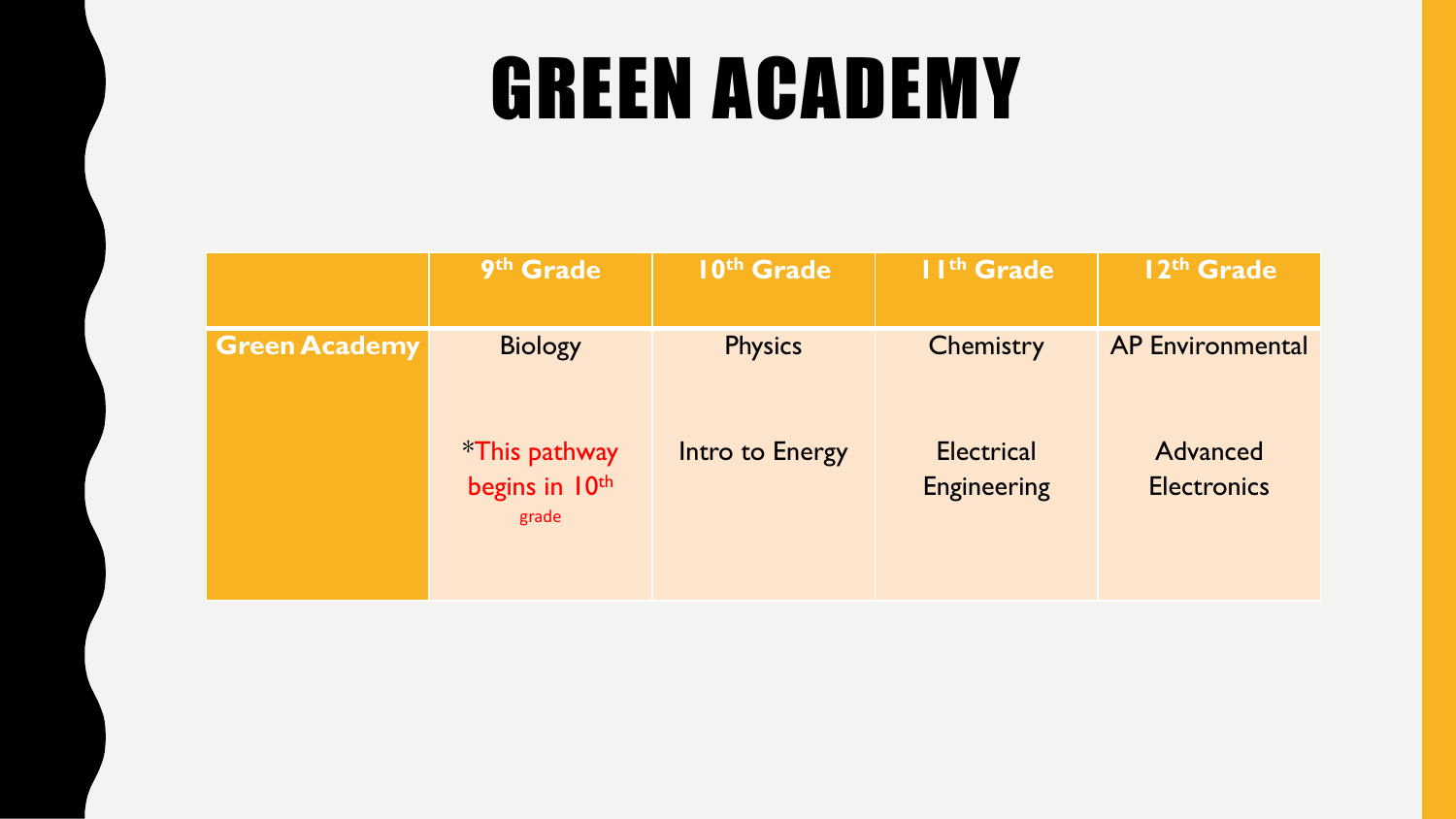#### GREEN ACADEMY

- Edison's first STEM pathway
- Recognized by the California Department of Education as a model California Partners Academy
- Special partnership with PG&E
- Between 11th-12<sup>th</sup> Grade all Academy students have an opportunity to participate in a paid internship with PG&E



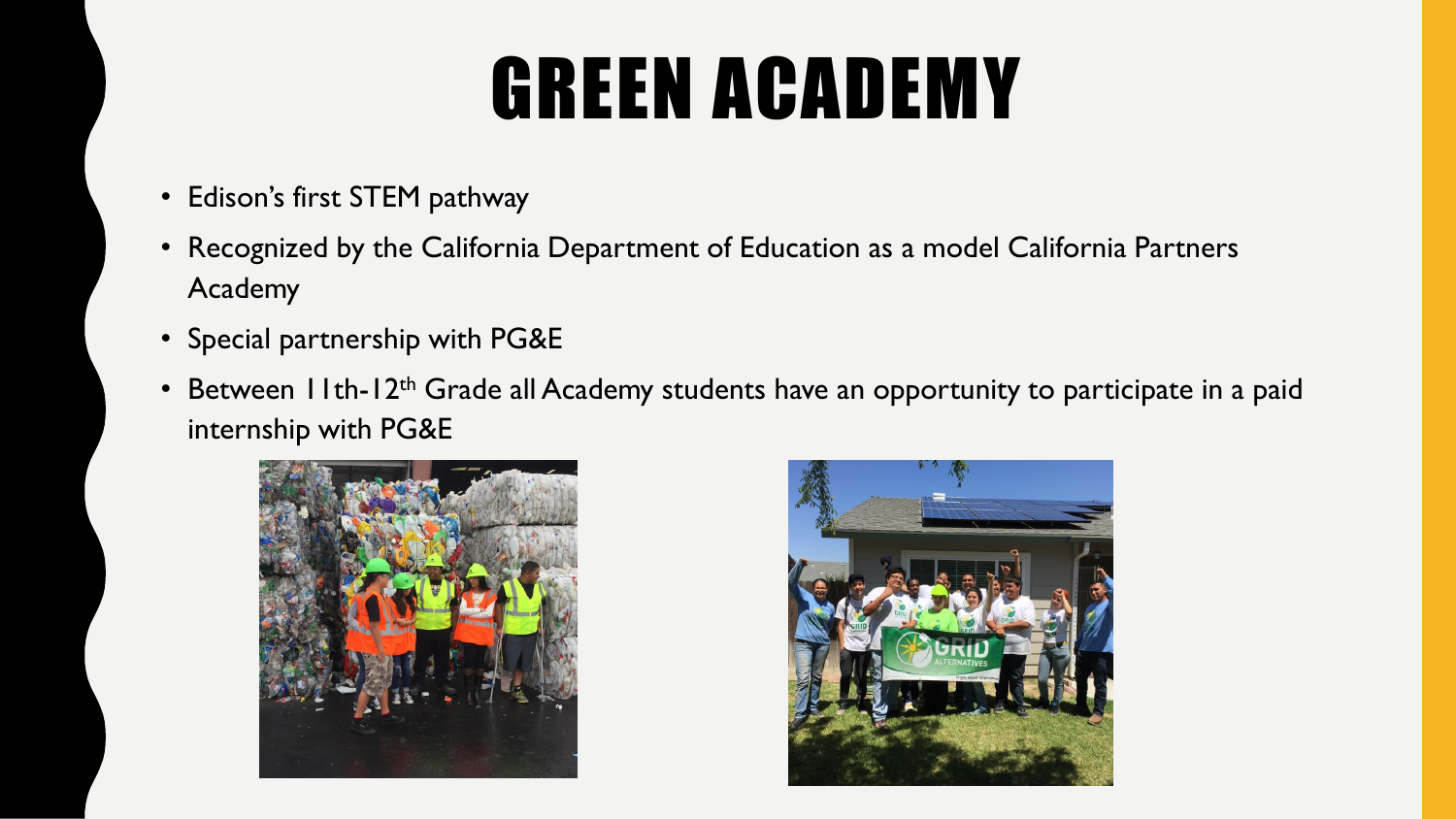## PLEASE NOTE

- All science pairings are recommended and students may opt into other science course HOWEVER
- Participation in 4 years of math and science is a requirement of pathway participation
- Some courses and sequencing may be subject to change